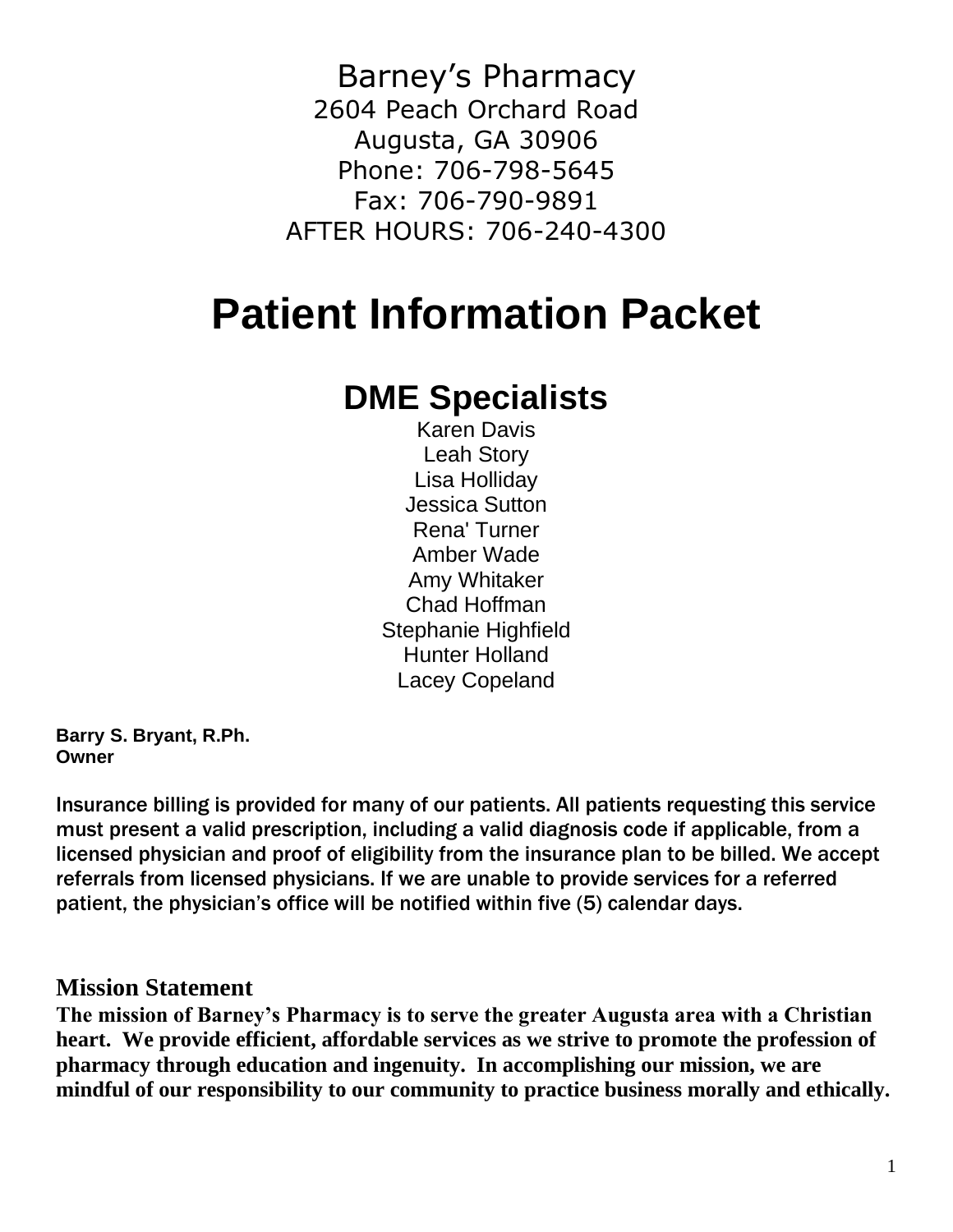## **Return Policy**

- Most items purchased from Barney's Pharmacy may be returned within thirty (30) days of purchase (per the date on the delivery ticket/register receipt) provided the item has not been used or worn. Customer must present valid store receipt or copy of delivery ticket at the time of return.
- $\geq$  If the item being returned was billed to the customer's insurance company, the claim will be reversed and Barney's Pharmacy will refund the insurance company directly if payment has been made. No monies will be given to the customer directly for items billed to an insurance company.
- ➢ Returns will not be accepted on items that are being returned because a secondary insurance did not pay.
- ➢ Exchanges, returns and/or refunds will not be granted on custom made or off the shelf garments, to include hosiery, unless there is a manufacturer's defect or recall.

## **Equipment Warranty**

Every product sold or rented by our Company carries a manufacturer's warranty. Typically, this warranty is one year from the date of purchase. The specific terms, conditions and time period for coverage will be disclosed to the end user upon purchase via equipment packaging/manual that accompanies the equipment. Most warranties apply to manufacturer defect only and do not apply to cases of misuse, abuse, neglect, normal wear and tear, acts of God(fire/flood) or improper or unauthorized repair attempts. The Company will honor all warranties under applicable law.

## **Client Information**

- o After-Hours Services: The after hours phone number is (706) 240-4300. Only equipment requiring emergency maintenance or replacement (i.e. life sustaining) will be serviced after hours with via a home visit by a technician.
- o Complaint Procedure: You have the right and responsibility to express concerns, dissatisfaction or make complaints about services you do or do not receive without fear of reprisal, discrimination or unreasonable interruption of services. The company telephone number is (706) 798-5645. When you call, ask to speak with the Pharmacy Manager or Administrator.
- o Barney's Pharmacy has a formal grievance procedure that ensures that your concerns shall be documented and reviewed within (24) hours and an investigation started within (5) calendar days. Every attempt shall be made to resolve all grievances within 14 days. You will be informed in writing of the resolution of the complaint/grievance.

If you feel the need to further discuss your unresolved concerns, dissatisfaction or complaints with other than Barney's Pharmacy staff, contact the Georgia State Office of the Attorney General, 40 Capitol Square, SW, Atlanta, Ga 30334, **Phone:**(404) 656-3300 **Fax:**(404) 657-8733.

The products and/or services provided to you by supplier legal business name or DBA are subject to the supplier standards contained in the Federal regulations shown at 42 Code of Federal Regulations Section 424.57(c). These standards concern business professional and operational matters (e.g., honoring warranties and hours of operation). The full text of these standards can be obtained from the [U.S. Government Printing Office website](http://www.ecfr.gov/cgi-bin/text-idx?c=ecfr&SID=8faa91945881bf476ca44232fb4eb75e&rgn=div8&view=text&node=42:3.0.1.1.11.4.5.8&idno=42)  $\mathbf \Xi$ . Upon request we will furnish you a written copy of the standards.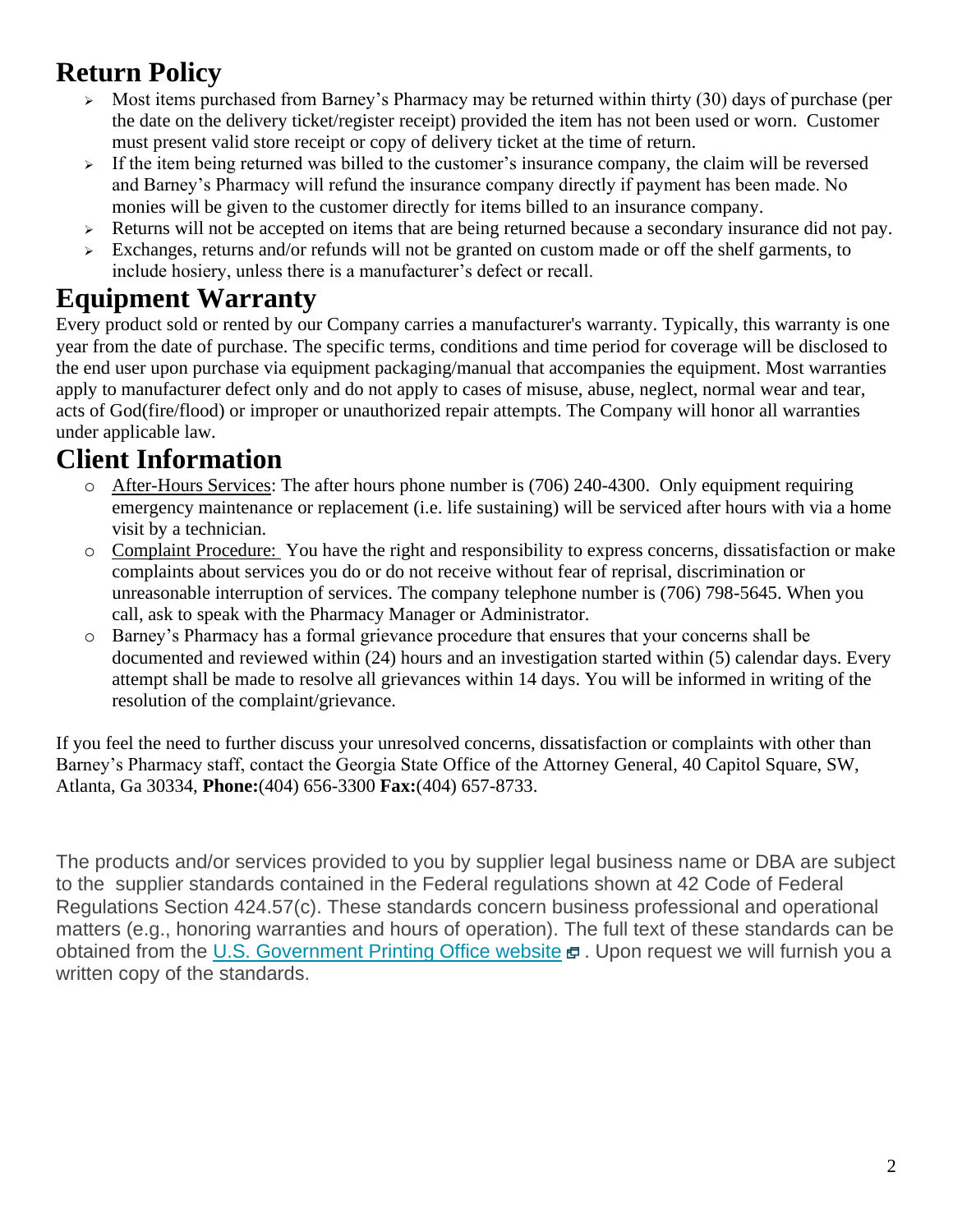#### *BILL OF PATIENT RIGHTS AND RESPONSIBILITIES*

Home care clients have a right to be notified in writing of their rights and obligations before treatment has begun. The client's family or guardian may exercise the client's rights when the client has been judged incompetent. Home care providers have an obligation to protect and promote the rights of their clients, including the following rights.

Rights

As the patient/caregiver, you have the RIGHT to:

Be treated with dignity and respect.

Confidentiality of patient records and information pertaining to a patient's care.

Be presented with information at admission in order to participate in and make decisions concerning your plan of care and treatment.

Be notified in advance the types of care, frequency of care, and the clinical specialty providing care.

Be notified in advance of any change in your plan of care and treatment.

Be provided equipment and service in a timely manner.

Receive an itemized explanation of charges.

Be informed of company ownership.

Express grievances without fear of reprisal or discrimination.

Receive respect for the treatment of one's property.

Refuse or discontinue service or equipment (with timely removal of equipment) within the confines of the law and be informed of the consequences of this action

Be informed of potential reimbursement for services under Medicare, Medicaid, or other third party insurers based on the patient's condition and insurance eligibility (to the best of the company's knowledge).

Be notified within 30 working days of any changes in charges for which you may be liable.

Be admitted for service only if the company can provide safe, professional care at the scope and level of intensity needed, if die comp is unable to provide care then the company will provide alternative resources. Rent or purchase inexpensive or routinely purchased durable medical equipment.

Have the manufacturers warranty for equipment purchased from the Company honored.

Have equipment rented from the Company repaired or replaced at no cost when such repairs are not due to neglect/abuse.

Receive essential information in a language or method of communication that you understand.

Each patient has a right to have his or her cultural, psychosocial, spiritual and personal values, beliefs and preferences respected.

Patients have the right to be free from mental, physical, sexual and verbal abuse, neglect and exploitation. The patient has the right to access, request amendment to, and receive an accounting of disclosures regarding his or her own health information as permitted under applicable law.

Responsibilities

As the patient/caregiver, you are RESPONSIBLE for:

Notifying the Company of change of address, phone number, or insurance status.

Notifying the Company when service or equipment is no longer needed.

Notifying the Company when you will not be available for services.

Notifying the Company in a timely manner if extra equipment or services will be needed.

Participation as agreed in the plan of care/treatment.

Notify the Company of any change in condition, physician orders, or physician.

Notifying the Company of needed medical equipment repair.

Notifying the Company of an incident involving clinicians or equipment.

Notifying the Company in a timely manner prior to discharge.

Meeting the financial obligations of your health care as promptly as possible.

Providing accurate and complete information about present complaints, past illnesses, hospitalizations, medications, and other matters pertinent to your health.

Your actions if you refuse treatment or do not follow the plan of care.

Providing a safe environment for our staff to perform the services outlined in your plan of care.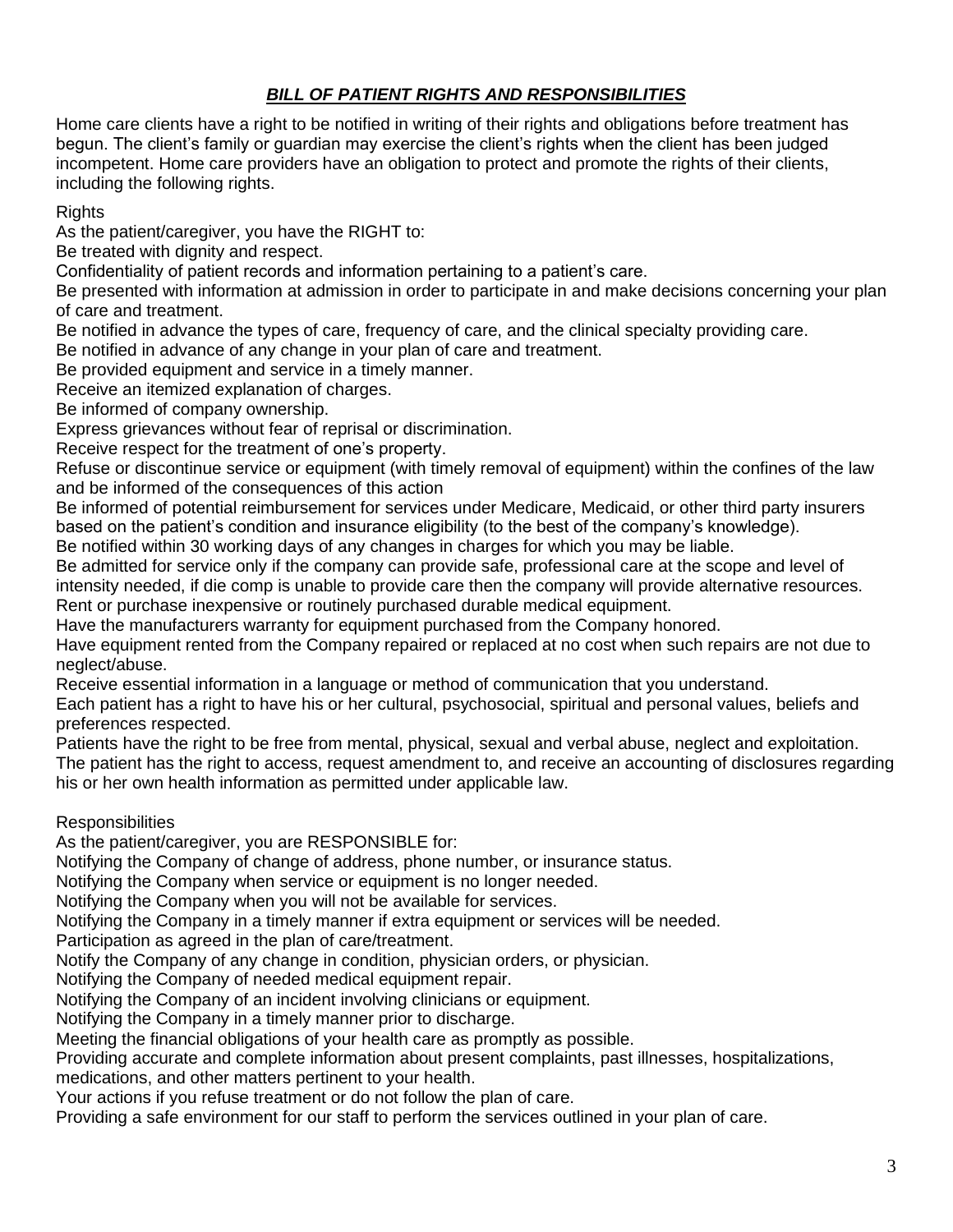#### **BARNEY'S PHARMACY 2604 PEACH ORCHARD ROAD AUGUSTA, GA 30906 706-798-5645**

#### **THIS NOTICE DESCRIBES HOW MEDICAL INFORMATION ABOUT YOU MAY BE USED AND DISCLOSED AND HOW YOU CAN GET ACCESS TO THIS INFORMATION. PLEASE REVIEW IT CAREFULLY.**

#### **DATE OF NOTICE:** *APRIL 1ST, 2003*

#### **SECTION A: Uses and Disclosures of Protected Health Information**

1. Under applicable law, we are required to protect the privacy of your individual health information (information we refer to in this notice as "Protected Health Information"). We are also required to provide you with this Notice regarding our policies and procedures regarding your Protected Health Information and to abide by the terms of this notice, as it may be updated from time to time.

We are permitted to make certain types of uses and disclosures under applicable law for treatment, payment, and healthcare operations purposes. We may obtain information to dispense prescriptions and for the documentation of pertinent information in your records that may assist us in managing your medication therapy or your overall health. For treatment purposes, such use and disclosure will take place in providing, coordinating, or managing healthcare and its related services by one or more of your providers, such as when your pharmacist consults with your physician or a specialist regarding your medications, treatment or condition.

For payment purposes, such use and disclosure will take place to obtain or provide reimbursement for providing pharmaceutical care services, such as when your case is reviewed to ensure that appropriate care was rendered. For reimbursement purposes, your Protected Health Information may be disclosed to one or several intermediaries employed by your plan sponsor including but not limited to insurers, pharmacy benefits managers, claims administrators and computer switching companies.

For healthcare operations purposes, such use and disclosure will take place in a number of ways, including for quality assessment and improvement; provider review and training; underwriting activities; reviews and compliance activities; and planning, development, management and administration. Your information could be used, for example, to assist in the evaluation of the quality of care that you were provided.

We store some of your Protected Health Information in electronic computer files. We backup our electronic records *daily on-site*, and employ other precautions to safeguard the integrity of your Protected Health Information. In spite of these precautions it is possible but unlikely that a computer crash or other technological failure could cause the loss of data. In addition reasonable safeguards are employed to protect your Protected Health Information stored on electronic media.

In addition, we may contact you to provide refill reminders, health screenings, wellness events, inoculations, vaccinations or information about treatment alternatives or other health-related benefits and services that may be of interest to you. In addition, we may disclose your health information to your plan sponsor. In addition we may contact you for the purpose of fund raising activities.

We may use and disclose your Protected Health Information, without your authorization when the pharmacy needs to contact a physician or physician's staff and is permitted or required to do so without individual written authorization. We may use and disclose your Protected Health Information if we are contacted by another pharmacy who states they have your request and consent to transfer pharmacy records to them.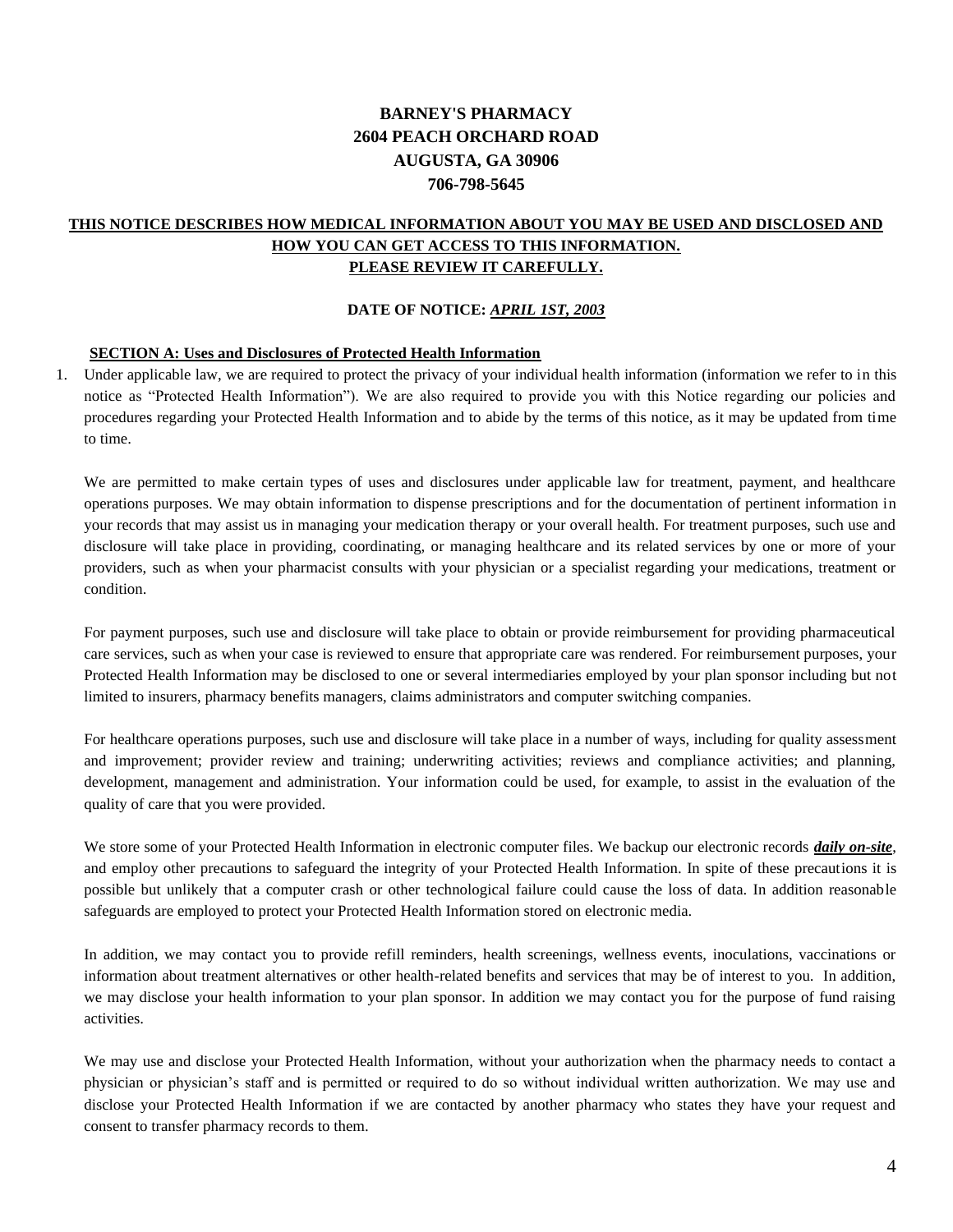From time to time we may employ the services of business associates who may assist us in one or more tasks and who may use, change or create Protected Health Information. Business associates are required to comply with all the privacy regulations on your behalf.

We may disclose Protected Health Information about you without your authorization to comply with workers compensation laws, as required by law enforcement, legal proceedings, public health requirements, health oversight activities and as required by law.

Other uses and disclosures will be made only with your written authorization, and you may revoke your authorization by notifying us as described in Section B.

- 2. You may ask us to restrict uses and disclosures of your Protected Health Information to carry out treatment, payment, or healthcare operations, or to restrict uses and disclosures to family members, relatives, friends, or other persons identified by you who are involved in your care or payment for your care. However, we are not required to agree to your request.
- 3. You have the right to request the following with respect to your Protected Health Information: (i) inspection and copying; (ii) amendment or correction; (iii) an accounting of the disclosures of this information by us (we are not required to account to you for disclosures made for treatment, payment, operations, disclosures to you, disclosures to your care givers, for notifications or as otherwise excluded by law); and (iv) the right to receive a paper copy of this notice upon request. We may require you to pay for this request to cover our costs of copying, labor and postage.

In addition, you may request, and we must accommodate the request, if reasonable, to receive communications of Protected Health Information by alternative means or at alternative locations. To make this request please contact, in writing:

BARNEY'S PHARMACY  *ATTN: Melissa Miller, Privacy Officer 2604 Peach Orchard Road Augusta, Ga. 30906* 

4. We may use your name to reference your prescriptions and pharmaceutical care services. You may be required to sign a signature log form to acknowledge receipt of service, to acknowledge receipt of this Notice and the disclosure of Protected Health Information as outlined herein. This information may be disclosed by us to other persons who ask for you or your prescriptions by name. You may restrict or prohibit these uses and disclosures by notifying a pharmacy representative orally or in writing of your restriction or prohibition. We are not required to honor those requests. We are able to provide treatment services to you even if you object to sign the acknowledgment of the receipt of this Notice or if we decide not to honor a request regarding the information in this document. In the event of an emergency or your incapacity, we will do in our reasonable judgment what is consistent with your known preference, and what we determine to be in your best interest. We will inform you of any such uses or disclosures if uses and disclosures would require your signed authorization under such circumstances and give you an opportunity to object as soon as practicable.

- 5. We may disclose to one of your family members, to a relative, to a close personal friend, or to any other person identified by you, Protected Health Information that is directly relevant to the person's involvement with your care or payment related to your care. In addition we may use or disclose the Protected Health Information to notify, identify, or locate a member of your family, your personal representative, another person responsible for care, or certain disaster relief agencies of your location, general condition, or death. If you are incapacitated, there is an emergency, or you object to this use or disclosure, we will do in our judgment what is in your best interest regarding such disclosure and will disclose only the information that is directly relevant to the person's involvement with your healthcare. We will also use our judgment and experience regarding your best interest in allowing people to pick-up filled prescriptions, or other similar forms of Protected Health Information.
- 6. We reserve the right to change the terms of this Notice and to make new Notice provisions effective for all Protected Health Information we maintain. You may receive a copy of this Notice by contacting us as outlined in Section B or upon the receipt of pharmacy care services.
- 7. If you believe that your privacy rights have been violated, you may complain to us at the location described in Section B or to the Secretary of the Department of Health and Human Services, Hubert H. Humphrey Building, 200 Independence Avenue SW, Washington, DC 20201. You will not be retaliated against for filing a complaint.